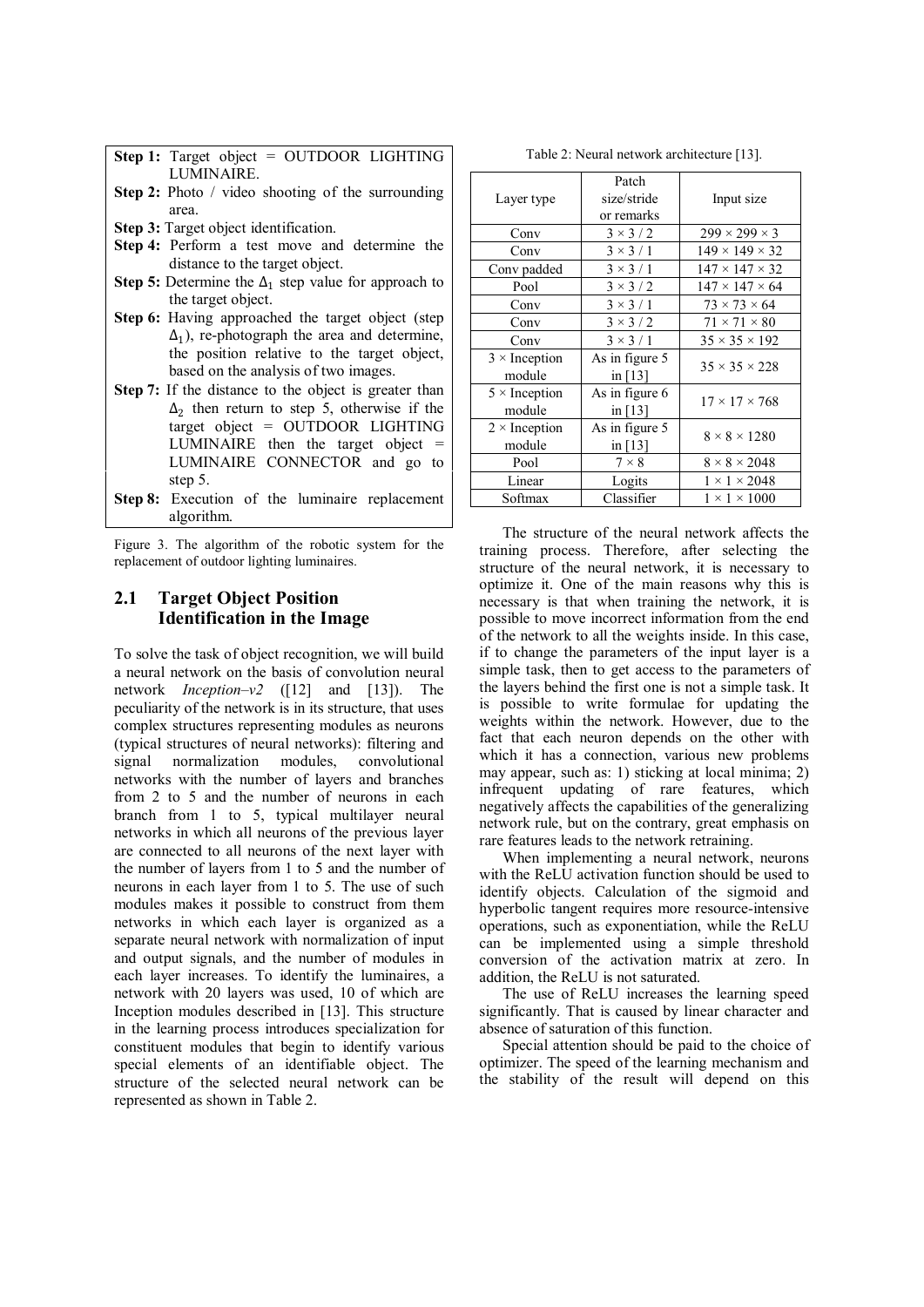(comparison of the work of several optimizers is shown in Figure 4).



Figure 4: Graphs of changes in the value of the loss function when using various optimizers.

### **2.2 Rotation Operation**

It is not enough to identify the object in the image, it is also necessary to define the robot position relative to the target object. First of all, the task of gripper rotation is solved. The solution of this task is to determine the angle of rotation for the correct orientation relative to the luminaire (target object) (Figure 5).



Figure 5: Determination of the rotation angle.

The solution of this task is performed using formulae (1) and (2).

$$
\frac{b_1}{a_1} \neq \frac{b_2}{a_2}; \frac{b_2}{a_2} = \frac{B}{A};
$$
 (1)

$$
\gamma = \arctan\left(\frac{b_2}{a_2}\right);\tag{2}
$$

where  $a_1$ ,  $b_1$ ,  $a_2$ ,  $b_2$  are the frame dimensions of a detected object (luminaire) in the image in pixels; *А*, *B* are the actual luminaire size characteristics in meters; *γ* is the manipulator gripper rotation angle.

#### **2.3 Shift Operation**

After the rotation operation and before approaching to the object, it is necessary center the object relative to the center of the image (Figure 6). This is necessary so that there is no gripper shift relative to the object when approaching it.



Figure 6: Determination of the angle of robot gripper.

To do this, it is necessary to determine the angle through which the robot should be rotated; this angle is determined by the Formula 3.

$$
\alpha = \arcsin\left(\frac{L_2}{L_1}\right) = \arcsin\left(\frac{l_2 A}{L_1 a}\right); \tag{3}
$$

where  $\alpha$  is the angle through which the robot must be rotated;  $l_2$  is the distance from the object to the center of the image in pixels; *a*, *b* are the frame dimensions of a detected object (luminaire) in the image in pixels; *А*, *B* are the actual luminaire size characteristics in meters;  $L_2$  is the distance from the object to the center of the image converted into meters;  $L_l$  is a measured distance from the gripper camera to the object in meters (approaching operation).

### **2.4 Approaching Operation**

The next operation to be performed is to define the value of the next step to approach to the object. For this, it is necessary to define the distance to the object (Figure 6).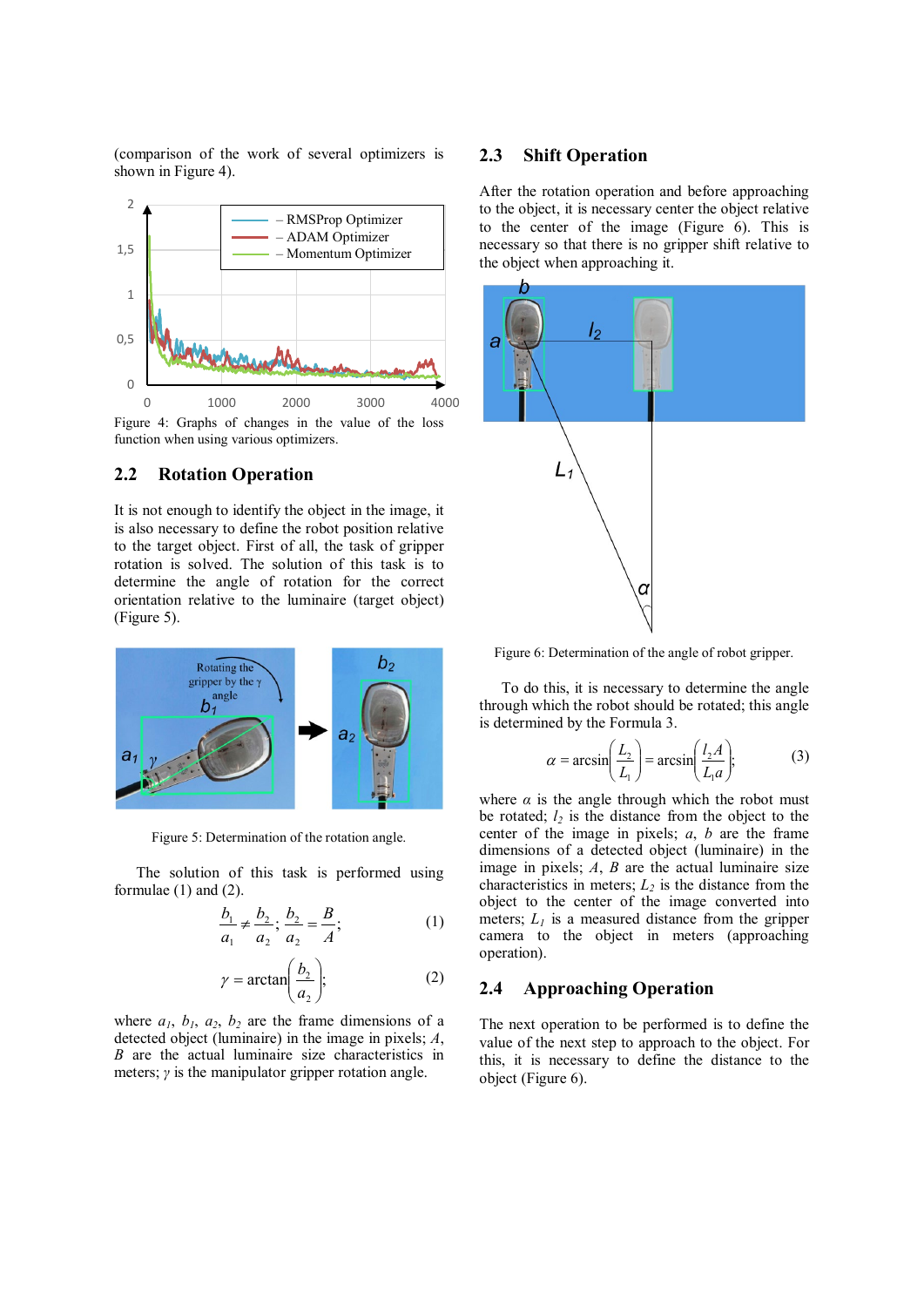Considering that the object can be photographed at each step of the algorithm (Figure 3), it is possible to compare the last two images, namely, to compare the geometric dimensions of the detected object and to estimate the distance to the object. For this, it is necessary to solve the system of equations (4) (Figure 7).



Figure 7: Determining the distance to the object.

$$
\begin{cases}\n\frac{L_1}{L_2} = \frac{L_2 + \Delta}{L_2} = k \frac{a_2}{a_1} \\
\frac{L_1}{L_2} = \frac{L_2 + \Delta}{L_2} = k \frac{b_2}{b_1}\n\end{cases}
$$
\n(4)

where *H* is the camera height in meters;  $\Delta$  is the distance travelled towards the object in meters;  $a_1$ ,  $b_1$ ,  $a_2$ ,  $b_2$  are the frame dimensions of the detected object (luminaire) in the image in pixels; *k* is the pixel-to-meter conversion factor (due to the use of two images, the values obtained from the system (4) are independent of the  $k$  value);  $L_1$ ,  $L_2$  are the required distances from the camera to objects in meters.

# **3 IMPLEMENTATION**

Implementation of an algorithm to identify outdoor lighting luminaires requires neural network training.

To train a neural network, it is necessary to form a training sample of images with luminaires labelled

on them. To label luminaires in the image, a rectangular area is selected, which coordinates are recorded in an XML file (Figure 8):

```
<annotation> 
     <folder>train</folder>
```
 <filename>IMG\_20191101\_164622.jpg</fil ename>

```
 <path>C:\tensorflow1.1\models\research
\object_detection\images\train\IMG_2019
1101_164622.jpg</path> 
     <source> 
          <database>Unknown</database> 
     </source> 
    \langlesize\rangle <width>195</width> 
          <height>260</height> 
          <depth>3</depth> 
     </size> 
     <segmented>0</segmented> 
     <object> 
          <name>luminaire</name> 
          <pose>Unspecified</pose> 
          <truncated>0</truncated> 
          <difficult>0</difficult> 
          <bndbox> 
              <xmin>30</xmin> 
             <ymin>44</ymin>
             <xmax>161</xmax>
             <ymax>144</ymax>
         </bndbox> 
     </object> 
</annotation>
```
To create labels, we use some tools (for e.g. *LabelImg*).



Figure 8: An example of labelling an object in an image.

After all images have been labelled, the coordinates of all selected areas are recorded to a ".csv" file, which contains the image names and coordinates of the selected areas in them.

For correct training of the neural network, it is necessary to use images of different types of luminaires from different angles, in different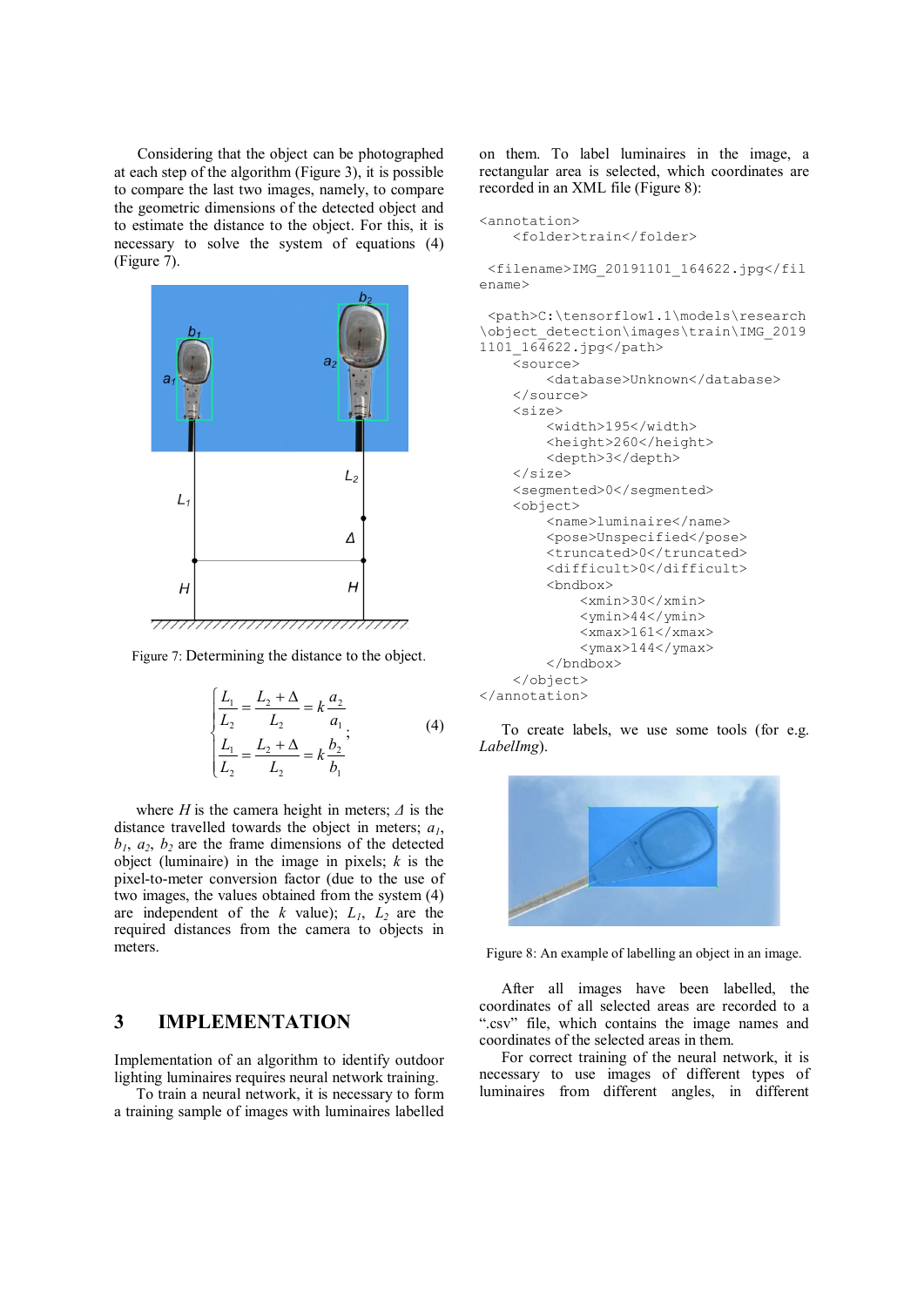conditions in which we can observe them (examples in Figure 9).

The initial dataset for training of the neural network consisted of 250 images.

To test the object identification in the image, the convolutional neural network, the *TensorFlow* library to work with neural networks and its add-on for object detection in images (*Object Detection API*) were used.

Having prepared a set of images for training, select the previously prepared model [14]. *TensorFlow Object Detection API* provides a number of pre-trained models. The use of a pretrained model significantly reduces training time. The model *"faster rcnn inception v2 coco"* is selected for testing.



Figure 9: Examples of images from the training set.

As a result of the neural network training, rotation method implementation and approach-totarget method application, the algorithm shown in Figure 3 is implemented as a sequence of steps, an example of which is shown in Figure 10.

# **4 DISCUSSION**

The task considered in this paper is an element of a complex solution consisting of two operations: the removing operation and installing operation of an outdoor lighting luminaire. Each of these operations consists of many subtasks, some of which can be invariant. For example, if we consider the luminaire removing operation, it can be decomposed into a number of algorithmic subtasks, as shown in Figure 11.

The solution of some tasks can be invariant. For example, the task of approaching to the target object in practice, using the proposed solution, can be performed in different ways. They will depend on the initial position, conditions affecting the quality of the images (for example, weather conditions and overlapping), and this does not take into account obstacles that may be in the way of the robot (for example, tree branches). Identification and grasping of objects by robotic systems are repeated many times. It means that the accumulated experience (photos and motion trajectories leading to successful results and failures) can be used for the training of the object detection model and improvement of the trajectory choice model based on machine learning methods or using intelligent algorithms.

Other tasks, which need to be solved for the luminaire removing operation, also have the property of invariance and the possibility of the algorithm modernization.

In this regard, at the moment, one can observe a variety of ways to solve these tasks, that combine attempts to create universal algorithms, the use of which will allow them to be used without relating to a particular object. One of the methods described in the literature when using neural networks for task recognition is the search for universal structures of such networks and use of Siamese networks [15].



**Step 1**

 $(0^{\circ}; 3, 3)$ м)

Figure 10: Identification and determination of the distance to the luminaire.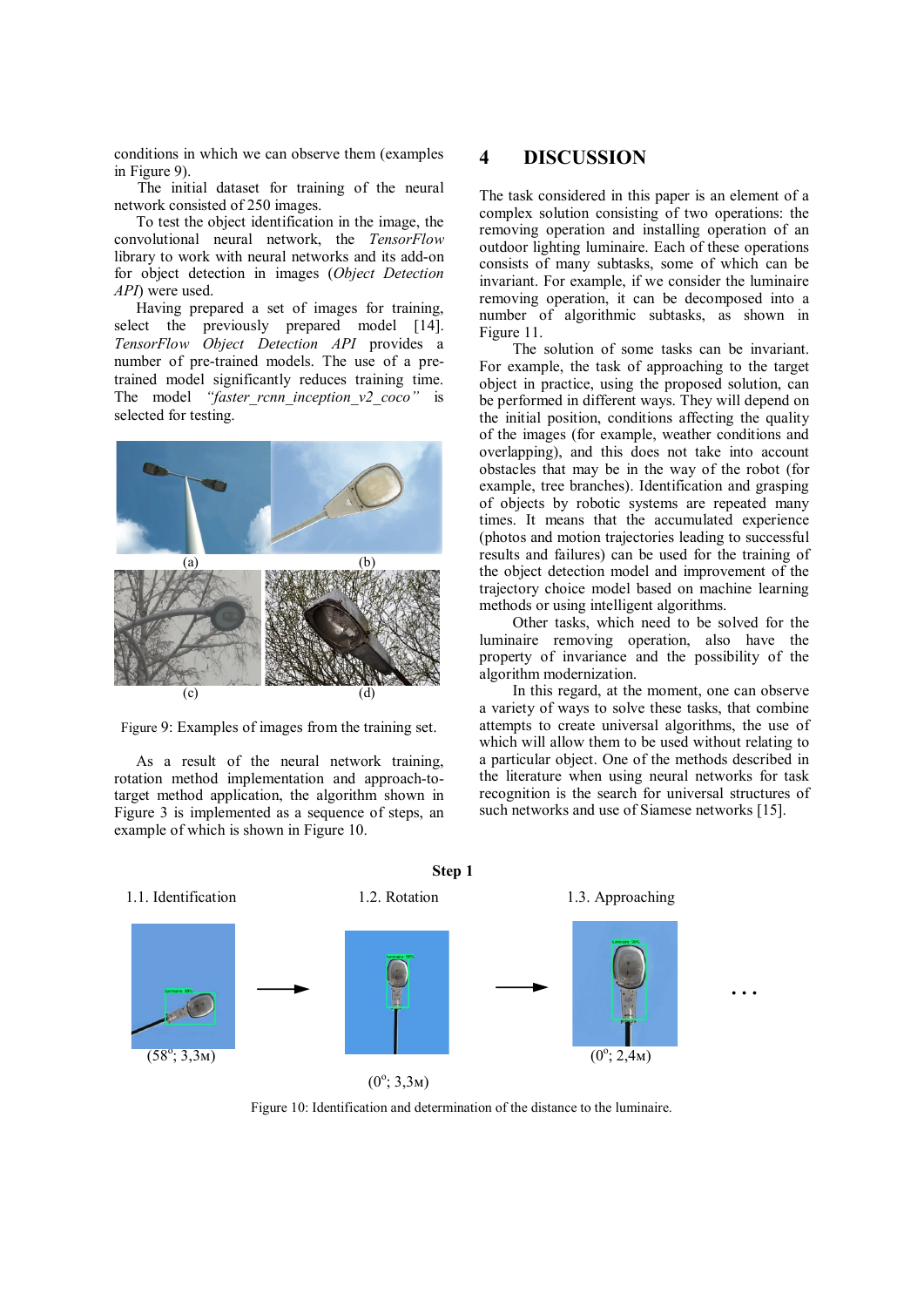The subtasks shown in Figure 11 are not unique. They constantly arise in the control and creation of robotic systems. Therefore, today there is a great variety of task solutions to find an object and grasp it, approach the manipulator to the target object and the gripping point. In literature, there are algorithms using stereo vision [16]; identification of objects based on the choice of primitives that they consist of [17]; search for objects in the image and their classification using neural networks [18]; performing operations related to inserting one object into another (insertion of wires in the terminals, in our case installation of a new luminaires) [19]; tasks related to the movement of the gripper with an object that are considered as tasks of bending around obstacles on the basis of predetermined trajectories [20].

The presence of a large number of algorithms indicates the relevance of solving these algorithmic subtasks. The solution of tasks is associated with compromises between quality and complexity of the hardware, complexity of the algorithms and the speed of their work. Today, there are solutions that demonstrate good results in laboratory conditions. However, they do not always work well in real conditions due to the factors of the environment in which they operate.



Figure 11: The scheme of dividing the luminaire removing task into algorithmic subtasks (the tasks considered in the paper are highlighted in gray).

# **5 CONCLUSIONS**

The key task that was solved in the study described in the paper is the task of identifying objects. The use of neural networks is an effective tool that does not depend on a particular subject area.

The resulting model, trained on a dataset of 250 images, identifies the outdoor lighting luminaires in the images with high accuracy, but for some objects, much more images may be required to improve accuracy.

The approach considered in the paper relates to the subject area only through the object, the recognition of which takes place. In this regard, it can be considered universal and used to solve other applied tasks associated with the fact that an object must be taken and certain actions must be performed with it. Performing such manipulations is especially important when implementing humanoid robots capable of performing actions related to household and industrial activities. [21]. The creation of such robots is one of the priorities of robotics and is required to implement a complete Turing test [22].

### **REFERENCES**

- [1] A. Dudarev, "The Problem Sensitization Robotic Complex Drilling and Milling of Sandwich Shells of Polymer Composites," Proc. 4Th Int. Conf. Appl. Innov., vol. 4, no. March, 2016, pp. 15-19.
- [2] N. Pavlov, A. Bachurin, and E. Siemens, "Analysis of Outdoor Lighting Control Systems and Devices for the Creation of Outdoor Lighting Automatic Control System Using the Traffic Flow Value," Proc. Int. Conf. Appl. Innov. IT, no. March, 2017, pp. 95-100.
- [3] P. Slivnitsin and A. Bachurin, "A modern way of outdoor lighting maintenance," International Conference on Innovation Energy, 2019, J. Phys.: Conf. Ser. 1415 012010.
- [4] А.А. Бачурин и П.А. Сливницин, "Соединительное устройство для монтажа и подключения светильника наружного освещения," 2695631, 2019.
- [5] N. Dalal and B. Triggs, "Histograms of oriented gradients for human detection," Proc. - 2005 IEEE Comput. Soc. Conf. Comput. Vis. Pattern Recognition, CVPR 2005, vol. I, no. 16, 2005, pp. 886-893.